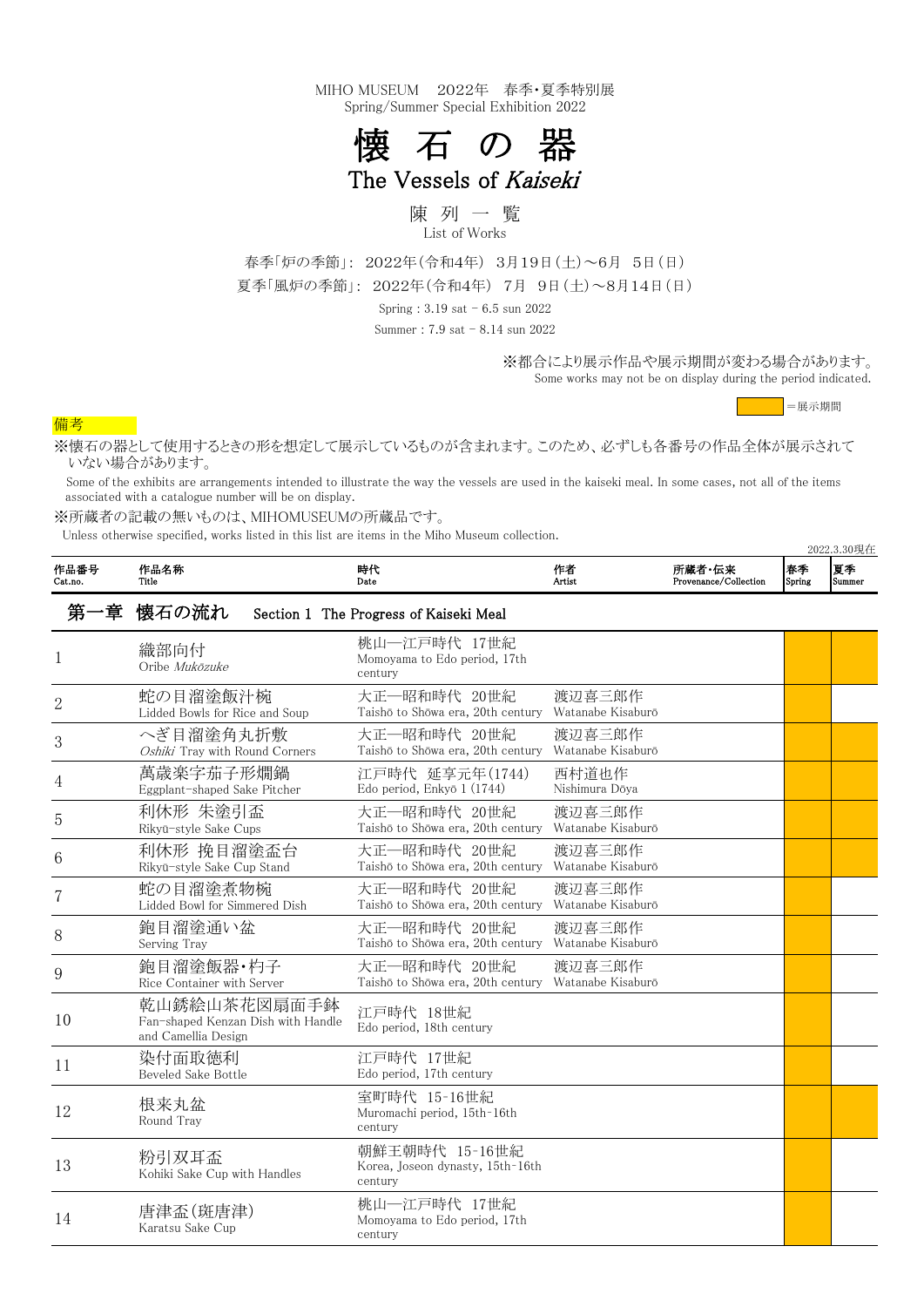| 作品番号<br>Cat.no. | 作品名称<br>Title                                                           | 時代<br>Date                                                                      | 作者<br>Artist                | 所蔵者·伝来<br>Provenance/Collection                            | 春季<br>Spring | 夏季<br>Summer    |
|-----------------|-------------------------------------------------------------------------|---------------------------------------------------------------------------------|-----------------------------|------------------------------------------------------------|--------------|-----------------|
| 15              | 古染付鶏草花文盃<br>Sake Cup with Rooster and Plant<br>Design                   | 中国・明時代末―清時代初<br>17世紀<br>China, late Ming to early Qing<br>dynasty, 17th century |                             | 益田鈍翁旧蔵<br>Formerly in the<br>collection of<br>Masuda Don'o |              |                 |
| 16              | 粉引鉢<br>Kohiki Bowl                                                      | 朝鮮王朝時代 16世紀<br>Korea, Joseon dynasty, 16th<br>century                           |                             |                                                            |              |                 |
| 17              | 染付鎬文小碗<br>Ribbed Bowl                                                   | 江戸時代 17世紀<br>Edo period, 17th century                                           |                             |                                                            |              |                 |
| 18              | 志野筍文小碗<br>Shino Cup with Bamboo Shoot Design                            | 桃山時代 16世紀<br>Momoyama period, 16th century                                      |                             |                                                            |              |                 |
| 19              | 蛇の目溜塗小吸物椀<br>Lidded Bowl for Kozuimono Soup                             | 大正一昭和時代 20世紀<br>Taishō to Shōwa era, 20th century                               | 渡辺喜三郎作<br>Watanabe Kisaburō |                                                            |              |                 |
|                 | 八寸<br>Hassun                                                            | 現代<br>Contemporary                                                              |                             |                                                            |              |                 |
| 20              | 高取桃形鉢(斑唐津)<br>Peach-shaped Takatori Bowl                                | 江戸時代 17世紀<br>Edo period, 17th century                                           |                             |                                                            |              |                 |
| 21              | 鉋目溜塗湯桶・湯の子掬い<br>Yutō Pitcher and Yunoko Ladle                           | 大正―昭和時代 20世紀<br>Taishō to Shōwa era, 20th century                               | 渡辺喜三郎作<br>Watanabe Kisaburō |                                                            |              |                 |
| 22              | 鉋目溜塗脇引き<br>Wakibiki Tray                                                | 大正—昭和時代 20世紀<br>Taishō to Shōwa era, 20th century Watanabe Kisaburō             | 渡辺喜三郎作                      |                                                            |              |                 |
| 23              | 小田切文色絵縁高<br>Fuchidaka Sweets Containers with<br><i>Odagire</i> Design   | 江戸時代 19世紀<br>Edo period, 19th century                                           | 佐野長寛作<br>Sano Chōkan        |                                                            |              |                 |
| 24              | 絵唐津桃形向付<br>E-Karatsu Peach-shaped Mukōzuke                              | 桃山―江戸時代 17世紀<br>Momoyama to Edo period, 17th<br>century                         |                             |                                                            |              |                 |
| 25              | 黒搔合塗飯汁椀<br>Lidded Bowls for Rice and Soup                               | 大正―昭和時代 20世紀<br>Taishō to Shōwa era, 20th century                               | 渡辺喜三郎作<br>Watanabe Kisaburō |                                                            |              |                 |
| 26              | 挽目溜塗煮物椀<br>Lidded Bowl for Simmered Dish                                | 大正—昭和時代 20世紀<br>Taishō to Shōwa era, 20th century                               | 渡辺喜三郎作<br>Watanabe Kisaburō |                                                            |              |                 |
| 27              | へぎ目溜塗通い盆<br>Serving Tray                                                | 大正―昭和時代 20世紀<br>Taishō to Shōwa era, 20th century                               | 渡辺喜三郎作<br>Watanabe Kisaburō |                                                            |              |                 |
| 28              | へぎ目溜塗飯器・杓子<br>Rice Container with Server                                | 大正―昭和時代 20世紀<br>Taishō to Shōwa era, 20th century                               | 渡辺喜三郎作<br>Watanabe Kisaburō |                                                            |              |                 |
| 29              | 織部瓢絵四方鉢<br>Four-sided Oribe Mukōzuke with<br>Gourd Design               | 桃山―江戸時代 17世紀<br>Momoyama to Edo period, 17th<br>century                         |                             |                                                            |              |                 |
| 30              | 染付草文徳利<br>Sake Flask with Plant Design                                  | 江戸時代 18-19世紀<br>Edo period, 18th-19th century                                   |                             |                                                            |              | $8/2$ ~<br>8/14 |
| 31              | 染付柳に鳥文盃<br>Sake Cups with Bird and Willow Design                        | 中国・明時代 16-17世紀<br>China, Ming dynasty, 16th-17th<br>century                     |                             |                                                            |              | $8/2$ ~<br>8/14 |
| 32              | 堅手盃<br>Katade Sake Cup                                                  | 朝鮮王朝時代 16世紀<br>Korea, Joseon dynasty, 16th<br>century                           |                             |                                                            |              | $8/2$ ~<br>8/14 |
| 33              | 型吹き葡萄文蓋物<br>Lidded Bowl with Grape Design                               | 江戸時代 1711-1781年<br>Edo period, 1711-1781                                        |                             |                                                            |              |                 |
| 34              | 織部渦巻文小鉢<br>Oribe Bowl with Spiral Design                                | 江戸時代 17世紀<br>Edo period, 17th century                                           |                             |                                                            |              |                 |
| 35              | 青花蓮池水禽文小鉢<br>(芙蓉手)<br>Bowl with Design of Water Fowl in a<br>Lotus Pond | 中国・明時代 17世紀<br>China, Ming dynasty, 17th century                                |                             |                                                            |              |                 |
| 36              | 挽目溜塗むぐら椀<br>Lidded Bowl for Kozuimono Soup                              | 大正―昭和時代 20世紀<br>Taishō to Shōwa era, 20th century                               | 渡辺喜三郎作<br>Watanabe Kisaburō |                                                            |              |                 |
| 37              | へぎ目溜塗湯桶・湯の子掬い<br>Yutō Pitcher and Yunoko Ladle                          | 大正―昭和時代 20世紀<br>Taishō to Shōwa era, 20th century                               | 渡辺喜三郎作<br>Watanabe Kisaburō |                                                            |              |                 |
| 38              | へぎ目溜塗脇引き<br>Wakibiki Tray                                               | 大正―昭和時代 20世紀<br>Taishō to Shōwa era, 20th century                               | 渡辺喜三郎作<br>Watanabe Kisaburō |                                                            |              |                 |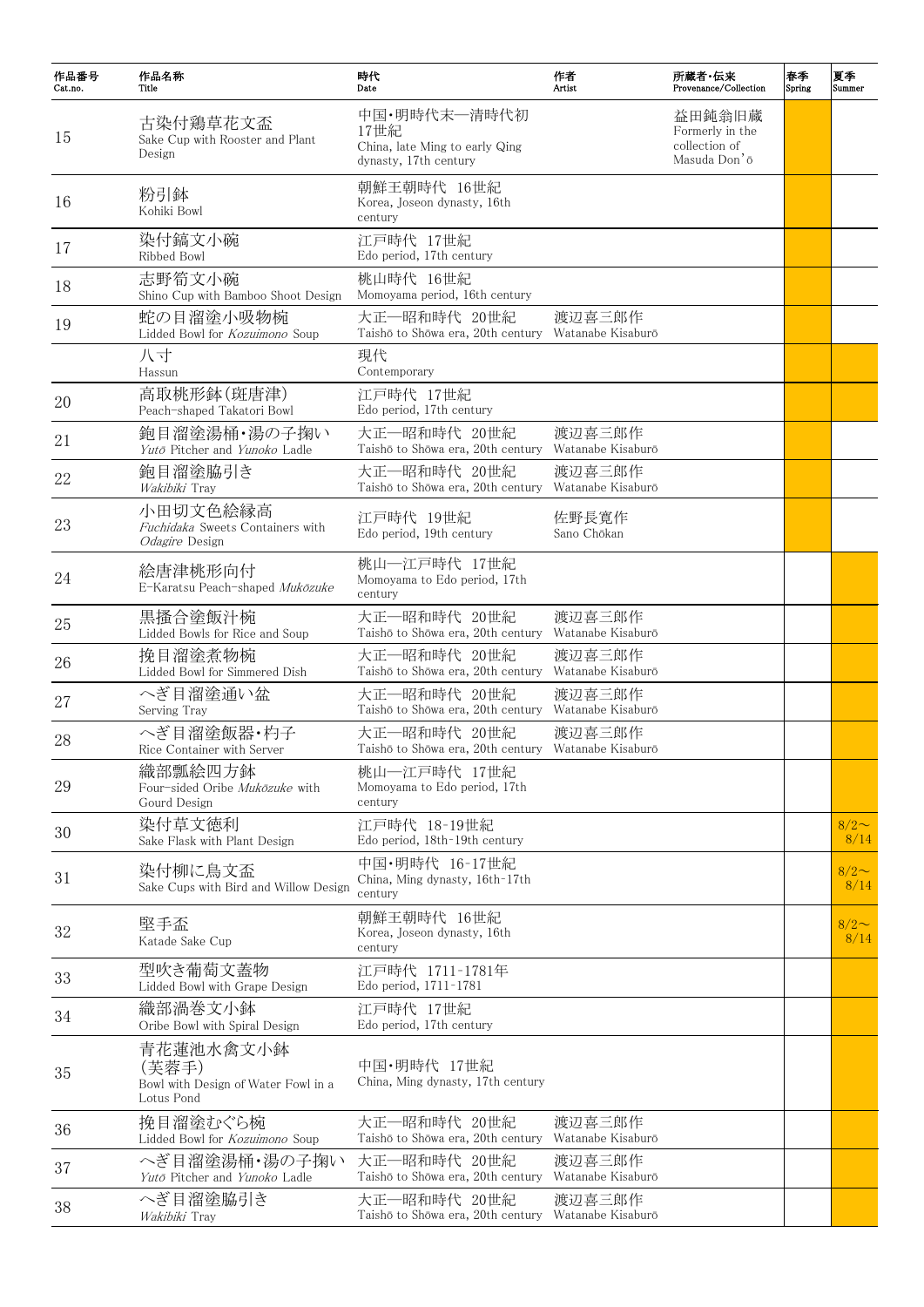| 作品番号<br>Cat.no. | 作品名称<br>Title                                                                                                                                    | 時代<br>Date                                    | 作者<br>Artist                                            | 所蔵者・伝来<br>Provenance/Collection                                                                                       | 春季<br>Spring       | 夏季<br>Summer |
|-----------------|--------------------------------------------------------------------------------------------------------------------------------------------------|-----------------------------------------------|---------------------------------------------------------|-----------------------------------------------------------------------------------------------------------------------|--------------------|--------------|
| 39              | 雲錦漆絵縁高(手提)<br>松村景文画<br>Fuchidaka Sweets Containers with<br>Cherry Blossoms and Maple Leaf<br>Design                                              | 江戸時代 19世紀<br>Edo period, 19th century         |                                                         |                                                                                                                       |                    |              |
| 40              | 吉野絵懐石道具<br>Kaiseki Serving Set with Yoshino-e<br>Design                                                                                          | 江戸時代 18世紀<br>Edo period, 18th century         | 三代 中村宗哲作 個人蔵<br>Nakamura Sōtetsu III Private collection |                                                                                                                       | 5/10J<br>一部の<br>展示 |              |
| 第二章 席入り         | Section 2 Entering the Tea Room                                                                                                                  |                                               |                                                         |                                                                                                                       |                    |              |
| 41              | 宗峰妙超(大燈国師)墨蹟<br>法語<br>Calligraphy by Shūhō Myōchō: Buddhist (1330)<br>Teaching $(H\bar{o}go)$                                                    | 鎌倉時代 元徳2年(1330)<br>Kamakura period, Gentoku 2 |                                                         | 赤星家伝来<br>Handed down in<br>Akahoshi family                                                                            |                    |              |
| 42              | 宮嶋釜<br>Miyajima Kettle                                                                                                                           | 江戸時代 17世紀<br>Edo period, 17th century         |                                                         | 大久保家伝来<br>益田鈍翁旧蔵<br>Handed down in<br>Okubo family,<br>Formerly in the<br>collection of<br>Masuda Don'ō               |                    |              |
| 43              | 宗峰妙超(大燈国師)墨蹟<br>日山道号偈<br>Calligraphy by Shūhō Myōchō: Buddhist Kamakura period, Kenmu 4 (1337)<br>Name "Jitsuzan" and Verse<br>Commentary $(Ge)$ | 鎌倉時代 建武4年(1337)                               |                                                         | 溝口家伝来<br>松下幸之助旧蔵<br>Handed down in<br>Mizoguchi family,<br>Formerly in the<br>collection of<br>Matsushita<br>Kōnosuke |                    |              |
| 44              | 芦屋霰巴地紋真形釜<br>Shinnari Kettle with Hailstone Design                                                                                               | 桃山時代 16世紀<br>Momoyama period, 16th century    |                                                         | 毘沙門堂伝来<br>益田鈍翁旧蔵<br>Handed down in<br>Bishamondō,<br>Formerly in the<br>collection of<br>Masuda Don'ō                 |                    |              |
| 45              | 唐銅朝鮮風炉<br>Chōsen-style Brazier                                                                                                                   | 桃山時代 16世紀<br>Momoyama period, 16th century    |                                                         | 毘沙門堂伝来<br>益田鈍翁旧蔵<br>Handed down in<br>Bishamondō,<br>Formerly in the<br>collection of<br>Masuda Don'ō                 |                    |              |

<sup>46</sup> 寸松庵敷瓦 Sunshōan-tile Brazier Board

江戸時代 Edo period

第三章 向付の器 Section 3 Mukōzuke Vessels

| 47 | 志野四方向付<br>Square Shino Mukōzuke                           | 桃山時代 16世紀<br>Momoyama period, 16th century              |  |
|----|-----------------------------------------------------------|---------------------------------------------------------|--|
| 48 | 黄瀬戸輪花向付<br>Flower-shaped Kizeto Mukōzuke                  | 桃山時代 16世紀<br>Momoyama period, 16th century              |  |
| 49 | 鼠志野向付<br>Gray Shino Mukōzuke                              | 桃山時代 16世紀<br>Momoyama period, 16th century              |  |
| 50 | 織部切落向付<br>Cutaway Oribe Mukōzuke                          | 桃山一江戸時代 17世紀<br>Momoyama to Edo period, 17th<br>century |  |
| 51 | 高取桔梗形向付<br>Bellflower-shaped Takatori Mukōzuke            | 江戸時代 17世紀<br>Edo period, 17th century                   |  |
| 52 | 萩割山椒向付<br>Warizanshō Three-lobed Hagi<br>Mukōzuke         | 江戸時代 17-18世紀<br>Edo period, 17th-18th century           |  |
| 53 | 絵唐津矢文向付<br>E-Karatsu <i>Mukōzuke</i> with Arrow<br>Design | 桃山一江戸時代 17世紀<br>Momoyama to Edo period, 17th<br>century |  |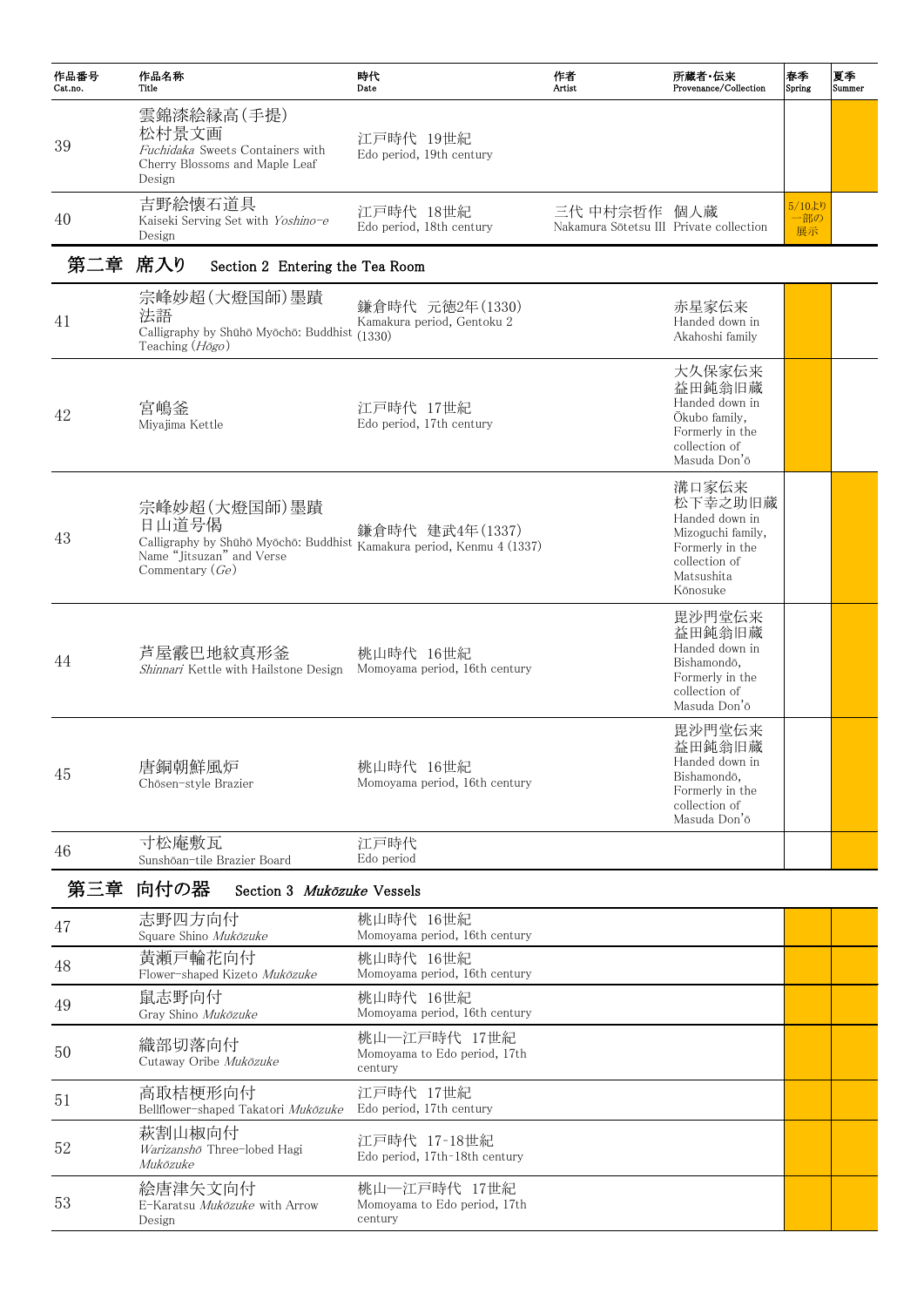| 作品番号<br>Cat.no. | 作品名称<br>Title                                                                     | 時代<br>Date                                                                      | 作者<br>Artist                       | 所蔵者·伝来<br>Provenance/Collection                            | 春季<br>Spring | 夏季<br>Summer |
|-----------------|-----------------------------------------------------------------------------------|---------------------------------------------------------------------------------|------------------------------------|------------------------------------------------------------|--------------|--------------|
| 54              | 鉄釉染付鷺文向付<br>Mukōzuke with Egret Design                                            | 江戸時代 17世紀<br>Edo period, 17th century                                           |                                    |                                                            |              |              |
| 55              | 乾山色絵雪杉図向付<br>Kenzan Mukōzuke with Cryptomeria-<br>in-Snow Design                  | 江戸時代 18世紀<br>Edo period, 18th century                                           |                                    |                                                            |              |              |
| 56              | 乾山色絵立葵図向付<br>Kenzan Mukōzuke with Hollyhock<br>Design                             | 江戸時代 18世紀<br>Edo period, 18th century                                           |                                    |                                                            |              |              |
| 57              | 乾山色絵椿文向付<br>Kenzan Mukōzuke with Camellia<br>Design                               | 江戸時代 18世紀<br>Edo period, 18th century                                           |                                    |                                                            |              |              |
| 58              | 乾山銹絵染付藤図向付<br>Kenzan Mukōzuke with Wisteria<br>Design                             | 江戸時代 18世紀<br>Edo period, 18th century                                           |                                    |                                                            |              |              |
| 59              | 乾山銹絵染付菊図向付<br>Kenzan Mukōzuke with<br>Chrysanthemum Design                        | 江戸時代 18世紀<br>Edo period, 18th century                                           |                                    |                                                            |              |              |
| 60              | 乾山銹絵百合形向付<br>Kenzan <i>Mukōzuke</i> in Lily Shape                                 | 江戸時代 18世紀<br>Edo period, 18th century                                           |                                    | 益田鈍翁旧蔵<br>Formerly in the<br>collection of<br>Masuda Don'ō |              |              |
| 61              | 乾山色絵竜田川図向付<br>Kenzan Mukōzuke with Tatsutagawa<br>Design                          | 江戸時代 18世紀<br>Edo period, 18th century                                           |                                    | 井上馨旧蔵<br>Formerly in the<br>collection of Inoue<br>Hajime  |              |              |
| 62              | 乾山銹絵絵替向付<br>Kenzan <i>Mukōzuke</i> with Various<br>Designs                        | 江戸時代 18世紀<br>Edo period, 18th century                                           |                                    |                                                            |              |              |
| 63              | 乾山色絵寿字輪花向付<br>Kenzan Mukōzuke with Longevity<br>Character Design and Foliate Rims | 江戸時代 18世紀<br>Edo period, 18th century                                           |                                    |                                                            |              |              |
| 64              | 乾山銹絵染付搔落桔梗図向付<br>Kenzan <i>Mukōzuke</i> with Bellflower<br>Design                 | 江戸時代 18世紀<br>Edo period, 18th century                                           |                                    |                                                            |              |              |
| 65              | 乾山銹絵絵替向付<br>Kenzan <i>Mukōzuke</i> with Various<br>Designs                        | 江戸時代 18世紀<br>Edo period, 18th century                                           |                                    |                                                            |              |              |
| 66              | 鉄燗鍋<br>Sake Pitcher                                                               | 江戸時代 17世紀<br>Edo period, 17th century                                           | 狩野探幽下絵<br>Design by Kanō<br>Tan'yū |                                                            |              |              |
| 67              | 絵唐津柳文輪花向付<br>E-Karatsu <i>Mukōzuke</i> with Willow<br>Design and Foliate Rim      | 桃山―江戸時代 17世紀<br>Momoyama to Edo period, 17th<br>century                         |                                    |                                                            |              |              |
| 68              | 根来角切折敷<br>Oshiki Tray with Angled Corners                                         | 室町–桃山時代 16世紀<br>Muromachi to Momoyama period,<br>16th century                   |                                    |                                                            |              |              |
| 69              | 黄瀬戸輪花向付<br>Kizeto Mukōzuke with Foliate Rim                                       | 桃山時代 16世紀<br>Momoyama period, 16th century                                      |                                    |                                                            |              |              |
| 70              | 志野傘車輪文平向付<br>Shino <i>Mukōzuke</i> with Umbrella and<br>Wheel Design              | 桃山時代 16世紀<br>Momoyama period, 16th century                                      |                                    |                                                            |              |              |
| 71              | 古染付寄向付<br>Assorted Mukōzuke                                                       | 中国·明時代末–清時代初<br>17世紀<br>China, late Ming to early Qing<br>dynasty, 17th century |                                    |                                                            |              |              |
| 72              | 寄向付<br>Assorted Mukōzuke                                                          | 桃山―江戸時代 16-17世紀<br>Momoyama to Edo period, 16th-<br>17th century                |                                    |                                                            |              |              |
| 第四章             | 煮物椀<br>Section 4 Bowls for Simmewed Dishes                                        |                                                                                 |                                    |                                                            |              |              |

| 70 | 桃漆絵三つ椀(秀衡椀)<br>Set of Three Bowls with Peach Design Momoyama period, 16th century | 桃山時代<br>16世紀 |  |
|----|-----------------------------------------------------------------------------------|--------------|--|
|    |                                                                                   |              |  |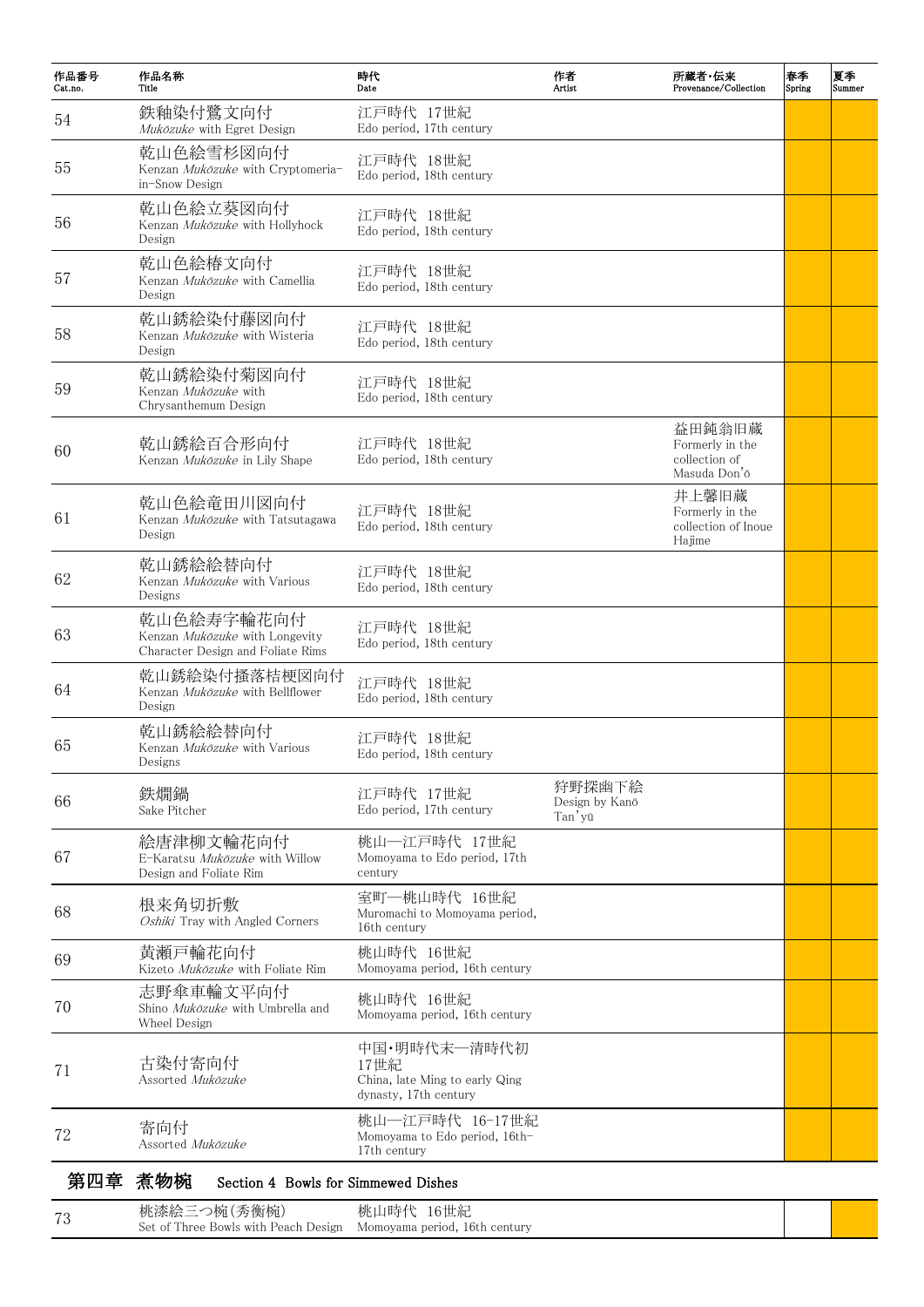| 作品番号<br>Cat.no. | 作品名称<br>Title                                                                                               | 時代<br>Date                                                          | 作者<br>Artist          | 所蔵者・伝来<br>Provenance/Collection | 春季<br>Spring | 夏季<br>Summer |
|-----------------|-------------------------------------------------------------------------------------------------------------|---------------------------------------------------------------------|-----------------------|---------------------------------|--------------|--------------|
| 74              | 巾着漆絵三つ椀(秀衡椀)<br>Set of Three Bowls with Peach Design                                                        | 江戸時代 17世紀<br>Edo period, 17th century                               |                       |                                 |              |              |
| 75              | 松竹漆絵三つ椀(秀衡椀)<br>Sets of Three Nested Bowls with Pine<br>and Bamboo Design                                   | 桃山―江戸時代 16-17世紀<br>Momoyama to Edo period, 16th-<br>17th century    |                       |                                 |              |              |
| 76              | 植物文漆絵三つ椀<br>(大椀・小椀)<br>Bowls with Plant Design (large, small)                                               | 江戸時代 17-18世紀<br>Edo period, 17th-18th century                       |                       |                                 |              |              |
| 77              | 蓬萊漆絵椀 椿漆絵三つ椀<br>(秀衡椀の中椀・小椀)<br>Bowl with Auspicious Design<br>Bowls with Camellia Design<br>(medium, small) | 江戸時代 17-18世紀<br>Edo period, 17th-18th century                       |                       |                                 |              |              |
| 78              | 朱塗紅葉漆絵四つ椀<br>Sets of Four Nested Bowls with Maple<br>Leaf Design                                            | 江戸時代 17-18世紀<br>Edo period, 17th-18th century                       |                       |                                 |              |              |
| 79              | 朱塗乱漆絵四つ椀<br>Sets of Four Nested Bowls with Maple<br>Leaf Design                                             | 江戸時代 17-18世紀<br>Edo period, 17th-18th century                       |                       |                                 |              |              |
| 80              | 青漆椿蒔絵梅椀<br>Lidded Bowls with Camellia Design                                                                | 江戸時代 18世紀<br>Edo period, 18th century                               | 永田友治作<br>Nagata Yūji  |                                 |              |              |
| 81              | 青漆絵替蒔絵螺鈿椀<br>Lidded Bowls with Various Designs                                                              | 江戸時代 18世紀<br>Edo period, 18th century                               | 永田友治作<br>Nagata Yūji  |                                 |              |              |
| 82              | 絵替草花蒔絵螺鈿平煮椀<br>Lidded Flat Bowls with Various Plant<br>Designs                                              | 江戸時代 18-19世紀<br>Edo period, 18th-19th century                       | 永田友治作<br>Nagata Yūji  |                                 |              |              |
| 83              | 朱塗松蒔絵菓子椀<br>Sweets Bowls with Pine Tree Design                                                              | 江戸時代 19世紀<br>Edo period, 19th century                               | 原羊遊斎作<br>Hara Yōyūsai | 個人蔵<br>Private collection       |              |              |
| 84              | 扇面散蒔絵椀<br>Lidded Bowls with Fan Design                                                                      | 江戸時代 19世紀<br>Edo period, 19th century                               | 佐野長寛作<br>Sano Chōkan  |                                 |              |              |
| 85              | 秋野漆絵椀<br>Lidded Bowls with Autumn Field Design Edo period, 19th century                                     | 江戸時代 19世紀                                                           | 佐野長寛作<br>Sano Chōkan  |                                 |              |              |
| 86              | 金襴手唐草文椀<br>Lidded Bowls with Karakusa Vining<br>Design                                                      | 江戸時代 嘉永年間<br>$(1848-1854)$<br>Edo period, Kaei era<br>$(1848-1854)$ | 佐野長寛作<br>Sano Chōkan  |                                 |              |              |

第五章 焼き物の器 Section 5 Vessels for Grilled Dishes

| 87 | 高取手鉢<br>Takatori Dish with Handle                            | 江戸時代 17世紀<br>Edo period, 17th century                                           |  |
|----|--------------------------------------------------------------|---------------------------------------------------------------------------------|--|
| 88 | 織部四方手鉢<br>Square Oribe Dish with Handle                      | 桃山一江戸時代 17世紀<br>Momoyama to Edo period, 17th<br>century                         |  |
| 89 | 信楽手鉢<br>Shigaraki Deep Dish with Handle                      | 江戸時代<br>Edo period                                                              |  |
| 90 | 絵唐津波文平鉢<br>E-Karatsu Shallow Dish with Wave<br>Design        | 桃山―江戸時代 17世紀<br>Momoyama to Edo period, 17th<br>century                         |  |
| 91 | 備前火襷桃形鉢<br>Peach-shaped Bizen Dish with<br>Hidasuki Pattern  | 桃山―江戸時代 16-17世紀<br>Momoyama to Edo period, 16th-<br>17th century                |  |
| 92 | 古染付花蝶文平鉢<br>Shallow Dish with Flower and Butterfly<br>Design | 中国・明時代末―清時代初<br>17世紀<br>China, late Ming to early Qing<br>dynasty, 17th century |  |
| 93 | 志野菖蒲文鉢<br>Shino Dish with Iris Design                        | 桃山時代 17世紀<br>Momoyama period, 17th century                                      |  |
| 94 | 乾山銹絵染付草文四方鉢<br>Square Kenzan Dish with Grass Design          | 江戸時代 18世紀<br>Edo period, 18th century                                           |  |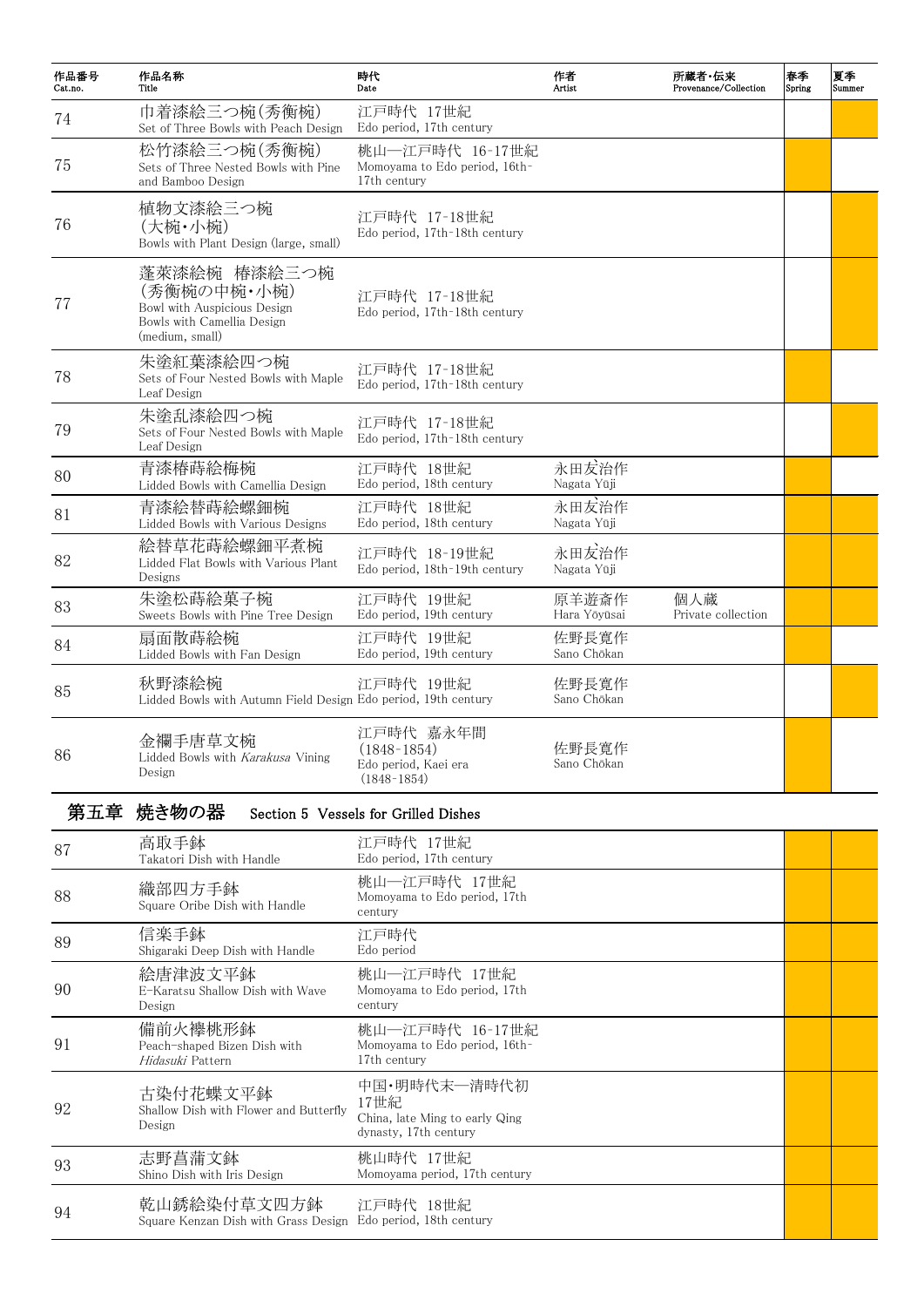| 作品番号<br>Cat.no. | 作品名称<br>Title                                                            | 時代<br>Date                                                                        | 作者<br>Artist | 所蔵者・伝来<br>Provenance/Collection                              | 春季<br>Spring | 夏季<br>Summer    |
|-----------------|--------------------------------------------------------------------------|-----------------------------------------------------------------------------------|--------------|--------------------------------------------------------------|--------------|-----------------|
| 95              | 古曽部捻梅文鉢<br>Kosobe Dish with Plum Blossom Design Edo period, 19th century | 江戸時代 19世紀                                                                         |              |                                                              |              |                 |
|                 | 第六章 強肴(預け鉢・酒盗)と漬物鉢                                                       | Section 6 Dishes for Serving Appetizers, Delicacies, and Pickles                  |              |                                                              |              |                 |
| 96              | 白磁刻花萱草文鉢<br>Bowl with Grass Design                                       | 中国・金時代 12-13世紀<br>China, Jin dynasty, 12th-13th<br>century                        |              |                                                              |              |                 |
| 97              | 呉州赤絵鉢<br>Gosu-akae Bowl                                                  | 中国·明時代 16-17世紀<br>China, Ming dynasty, 16th-17th<br>century                       |              |                                                              |              |                 |
| 98              | 黄瀬戸鉦鉢<br>Kizeto Dorabachi Bowl                                           | 桃山時代 16世紀<br>Momoyama period, 16th century                                        |              |                                                              |              |                 |
| 99              | 仁清白釉円孔透鉢<br>Ninsei Bowl with Circular Cut-out<br>Design                  | 江戸時代 17世紀<br>Edo period, 17th century                                             |              |                                                              |              |                 |
| 100             | 藍絵花鳥文鉢<br>Bowl with Bird and Flower Design                               | オランダ 1680年頃<br>Netherlands, ca. 1680                                              |              |                                                              |              |                 |
| 101             | 織部浜千鳥文高脚小鉢<br>Oribe Footed Bowl with Plover Design                       | 江戸時代 17世紀<br>Edo period, 17th century                                             |              |                                                              |              |                 |
| 102             | 古染付瓢形鉢<br>Gourd-shaped Bowl                                              | 中国·明時代末一清時代初<br>17世紀<br>China, late Ming to early Qing<br>dynasty, 17th century   |              |                                                              |              |                 |
| 103             | 備前瓢形徳利 銘 くくり猿<br>Gourd-shaped Bizen Sake Bottle,<br>named "Kukurizaru"   | 桃山時代 16-17世紀<br>Momoyama period, 16th-17th<br>century                             |              | 益田鈍翁旧蔵<br>Formerly in the<br>collection of<br>Masuda Don'ō   |              |                 |
| 104             | 絵唐津片口猪口<br>E-Karatsu Sake Cups with Spouts                               | 桃山―江戸時代 17世紀<br>Momoyama to Edo period, 17th<br>century                           |              |                                                              |              |                 |
| 105             | 根来角切折敷<br>Oshiki Tray with Angled Corners                                | 室町時代 15-16世紀<br>Muromachi period, 15th-16th<br>century                            |              |                                                              |              |                 |
| 106             | 青花龍文双耳盃(万暦在銘)<br>Cup with Dragon-shaped Handles                          | 中国・明時代 万暦年間<br>$(1573-1620)$<br>China, Ming dynasty, Wanli era<br>$(1573 - 1620)$ |              |                                                              |              | $7/9$ ~<br>7/31 |
| 107             | 粉引盃<br>Kohiki Sake Cup                                                   | 朝鮮王朝時代 15-16世紀<br>Korea, Joseon dynasty, 15th-16th<br>century                     |              | 松永耳庵旧蔵<br>Formerly in the<br>collection of<br>Matsunaga Jian |              | $7/9$ ~<br>7/31 |
| 108             | 瀬戸天目盃<br>Seto Tenmoku Sake Cup                                           | 室町時代 16世紀<br>Muromachi period, 16th century                                       |              |                                                              |              | $7/9$ ~<br>7/31 |
| 109             | 絵刷毛目唐草文徳利<br>E-Hakeme Sake Bottle with Plant<br>Design                   | 朝鮮王朝時代 15-16世紀<br>Korea, Joseon dynasty, 15th-16th<br>century                     |              |                                                              |              | $7/9$ ~<br>7/31 |
| 111             | 絵唐津筒小鉢<br>Cylindrical E-Karatsu Bowl                                     | 桃山―江戸時代 17世紀<br>Momoyama to Edo period, 17th<br>century                           |              |                                                              |              |                 |
| 112             | 織部高脚四方小鉢<br>Stem-Footed Oribe Cup                                        | 江戸時代 17世紀<br>Edo period, 17th century                                             |              |                                                              |              |                 |
| 113             | 黄瀬戸鉢<br>Kizeto Bowl                                                      | 桃山時代 16世紀<br>Momoyama period, 16th century                                        |              |                                                              |              |                 |
| 114             | 絵唐津片口鉢<br>E-Karatsu Bowl with Spout                                      | 桃山―江戸時代 17世紀<br>Momoyama to Edo period, 17th<br>century                           |              |                                                              |              |                 |
|                 | 第七章 近衞予楽院の茶会記から                                                          | Section 7 From the Tea Records of Konoe Yorakuin                                  |              |                                                              |              |                 |
| 115             | 白磁無地金彩馬上盃<br>(金琺瑯)<br>Golden Stem Cup with Lid, known as<br>"Kinpōrō"    | 中国·清時代 17-18世紀<br>China, Qing dynasty, 17th-18th<br>century                       |              | 陽明文庫<br>Yomei Bunko                                          |              |                 |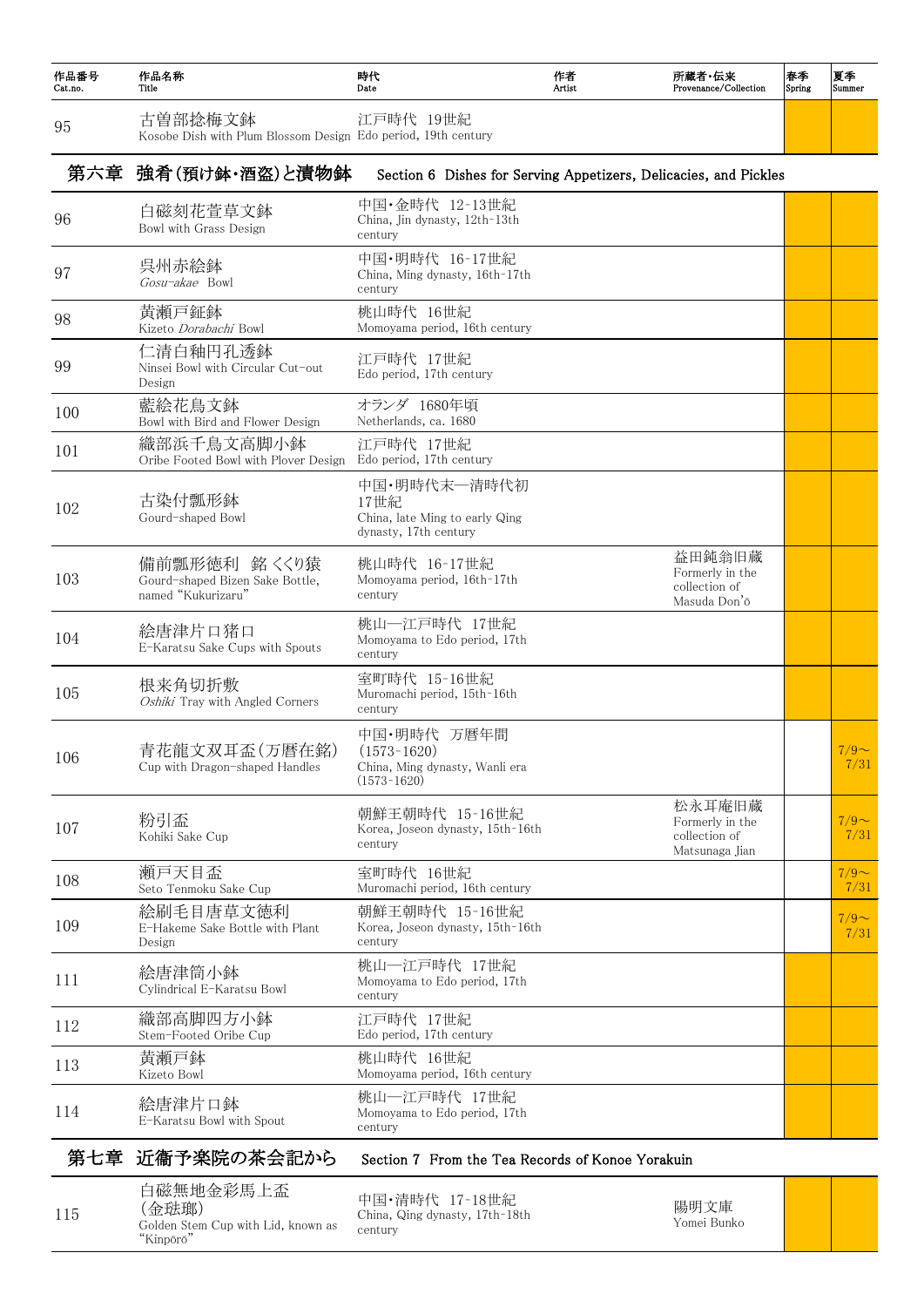| 作品番号<br>Cat.no. | 作品名称<br>Title                                                                              | 時代<br>Date                                                  | 作者<br>Artist                                                          | 所蔵者·伝来<br>Provenance/Collection                                             | 春季<br>Spring | 夏季<br>Summer |
|-----------------|--------------------------------------------------------------------------------------------|-------------------------------------------------------------|-----------------------------------------------------------------------|-----------------------------------------------------------------------------|--------------|--------------|
| 116             | 近衞家凞像<br>Portrait of Konoe Iehiro                                                          | 江戸時代 18世紀<br>Edo period, 18th century                       | 寬深画<br>九峰自端賛<br>Painting by Kanshin;<br>Inscription by Kyūhō<br>Jitan | 陽明文庫<br>Yomei Bunko                                                         |              |              |
| 117             | 後西天皇狂歌詠草 宇治茶<br>重要美術品<br>Kyōka Verse by Emperor Gosai<br>"Uji-cha"<br>Important Art Object | 江戸時代 17世紀<br>Edo period, 17th century                       |                                                                       | 陽明文庫<br>Yomei Bunko                                                         |              |              |
| 118             | 御茶湯之記<br>On-chanoyu no ki<br>(Tea Gathering Diary)                                         | 江戸時代 18世紀<br>Edo period, 18th century                       |                                                                       | 陽明文庫<br>Yomei Bunko                                                         |              |              |
| 119             | 杉平向付<br>Cedar Mukōzuke                                                                     | 現代<br>Contemporary                                          |                                                                       | 祇園丸山<br>Gion Maruyama                                                       |              |              |
|                 | 黒塗飯汁椀・折敷<br>Lidded Bowls for Rice and Soup /<br>Oshiki Tray                                | 現代<br>Contemporary                                          |                                                                       | 祇園丸山<br>Gion Maruyama                                                       |              |              |
| 120             | 乾山銹絵染付絵替向付<br>Kenzan Mukōzuke with Various<br>Designs                                      | 江戸時代 18世紀<br>Edo period, 18th century                       |                                                                       |                                                                             |              |              |
| 121             | 乾山銹絵絵替長平皿<br>Rectangular Kenzan Dishes with<br>Various Designs                             | 江戸時代 18世紀<br>Edo period, 18th century                       |                                                                       |                                                                             |              |              |
| 122             | 乾山銹絵染付絵替扇形向付<br>Fan-shaped Kenzan Mukōzuke with<br>Various Designs                         | 江戸時代 18世紀<br>Edo period, 18th century                       |                                                                       |                                                                             |              |              |
| 123             | 乾山銹絵牡丹図角皿<br>尾形光琳画<br>Square Kenzan Dish with Peony Design<br>Painting by Ogata Kōrin      | 江戸時代 18世紀<br>Edo period, 18th century                       |                                                                       |                                                                             |              |              |
| 124             | 型吹き緑色竹笹文蓋付椀<br>Lidded Bowls with Bamboo Grass<br>Design                                    | 江戸時代 1711-1781年<br>Edo period, 1711-1781                    |                                                                       | 瓶泥舎びいどろ・<br>ぎやまん・ガラス<br>美術館<br>Bindeisha Vidro-<br>Diamante-Glass<br>Museum |              |              |
| 125             | 型吹き緑色六角向付<br>Hexagonal Mukōzuke                                                            | 江戸時代 延宝4年(1676)<br>以前か<br>Edo period, possibly before 1676  |                                                                       | 瓶泥舎びいどろ・<br>ぎやまん・ガラス<br>美術館<br>Bindeisha Vidro-<br>Diamante-Glass<br>Museum |              |              |
| 126             | 型吹き黄色隅入り四方皿<br>Four-sided Dishes with Indented<br>Corners                                  | 江戸時代 1711-1781年<br>Edo period, 1711-1781                    |                                                                       | 瓶泥舎びいどろ·<br>ぎやまん・ガラス<br>美術館<br>Bindeisha Vidro-<br>Diamante-Glass<br>Museum |              |              |
|                 | 第八章 菓子器<br>Section 8 Vessels for Sweets                                                    |                                                             |                                                                       |                                                                             |              |              |
| 127             | 黒漆菊花形盆<br>Chrysanthemum-shaped Tray                                                        | 中国・明時代 15-16世紀<br>China, Ming dynasty, 15th-16th<br>century |                                                                       |                                                                             |              |              |
| 128             | 花鳥図螺鈿輪花盆<br>Tray with Flower and Bird Design and<br>Foliate Rim                            | 中国・明時代 16-17世紀<br>China, Ming dynasty, 16th-17th<br>century |                                                                       |                                                                             |              |              |
| 129             | 根来八角菓子器<br>Octagonal Sweets Tray with Legs                                                 | 室町時代 15-16世紀<br>Muromachi period, 15th-16th<br>century      |                                                                       |                                                                             |              |              |
| 130             | 根来高盤形菓子器<br>Raised Sweets Tray                                                             | 室町時代 16世紀<br>Muromachi period, 16th century                 |                                                                       |                                                                             |              |              |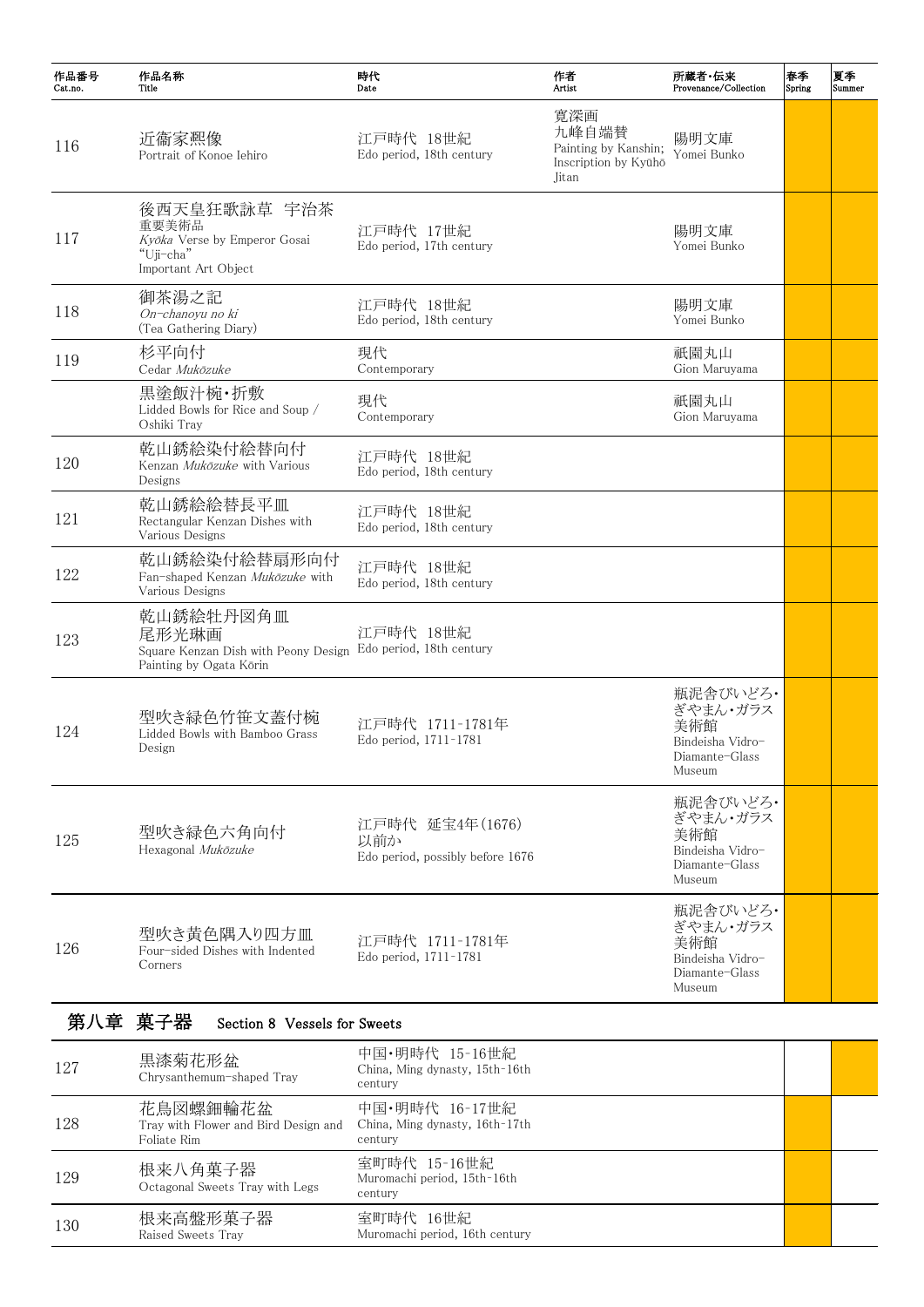| 作品番号<br>Cat.no. | 作品名称<br>Title                                                                  | 時代<br>Date                                                                      | 作者<br>Artist                                            | 所蔵者·伝来<br>Provenance/Collection                                             | 春季<br>Spring | 夏季<br>Summer |
|-----------------|--------------------------------------------------------------------------------|---------------------------------------------------------------------------------|---------------------------------------------------------|-----------------------------------------------------------------------------|--------------|--------------|
| 131             | 根来菓子盆<br>Sweets Tray                                                           | 室町時代 16世紀<br>Muromachi period, 16th century                                     |                                                         |                                                                             |              |              |
| 132             | 根来菓子盆<br>Sweets Tray                                                           | 室町時代 16世紀<br>Muromachi period, 16th century                                     |                                                         |                                                                             |              |              |
| 133             | 砂張菓子盆<br>Sweets Tray                                                           | 東南アジア 16-19世紀<br>Southeast Asia, 16th-19th century                              |                                                         |                                                                             |              |              |
| 134             | 黒塗縁高<br>Fuchidaka Sweets Containers                                            | 江戸時代 18世紀<br>Edo period, 18th century                                           | 三代 中村宗哲作 個人蔵<br>Nakamura Sōtetsu III Private collection |                                                                             |              |              |
| 135             | 朱塗高杯盆<br>Raised Tray                                                           | 江戸時代 18-19世紀<br>Edo period, 18th-19th century                                   | 五代 中村宗哲作 個人蔵<br>Nakamura Sōtetsu V Private collection   |                                                                             |              |              |
| 136             | 乾山銹絵染付梅波文蓋物<br>Kenzan Lidded Dish with Plum Blossom<br>and Wave Design         | 江戸時代 18世紀<br>Edo period, 18th century                                           |                                                         |                                                                             |              |              |
| 137             | ビーズ飾り四段重<br>Four-tiered Box with Bead Decoration                               | 江戸時代 18世紀<br>(宝暦3年以前)<br>Edo period, 18th century<br>(before 1753)              |                                                         | 瓶泥舎びいどろ・<br>ぎやまん・ガラス<br>美術館<br>Bindeisha Vidro-<br>Diamante-Glass<br>Museum |              |              |
| 138             | 切子丸形ガラス三段重<br>Three-tiered Kiriko Container                                    | 江戸時代後期––明治時代前期<br>1826-1882年<br>Late Edo period to early Meiji era,<br>1826-188 |                                                         |                                                                             |              |              |
| 139             | 蒟醤写食籠<br>Kinma-style <i>Jikirō</i> Food Container                              | 江戸時代 19世紀<br>Edo period, 19th century                                           | 佐野長寛作<br>Sano Chōkan                                    |                                                                             |              |              |
| 140             | 藤菊文蒔絵食籠<br>Rectangular <i>Jikirō</i> Food Container with<br>Marigold Design    | 江戸時代 19世紀<br>Edo period, 19th century                                           | 佐野長寛作<br>Sano Chōkan                                    |                                                                             |              |              |
| 141             | 龍安寺蒔絵縁高<br>Fuchidaka Sweets Containers with<br>Mandarin Ducks in a Pond Design | 江戸時代 19世紀<br>Edo period, 19th century                                           | 浅野友七作<br>Asano Tomoshichi                               | 個人蔵<br>Private collection                                                   |              |              |
| 142             | 輪花高杯盆<br>Raised Tray with Foliate Rim                                          | 江戸時代 19世紀<br>Edo period, 19th century                                           | 佐野長寛作<br>Sano Chōkan                                    |                                                                             |              |              |
| 143             | 根来高盤<br>Kōban Raised Tray                                                      | 室町時代 15-16世紀<br>Muromachi period, 15th-16th<br>century                          |                                                         |                                                                             |              |              |
| 144             | 根来高盤<br>Koban Raised Tray                                                      | 室町時代 15-16世紀<br>Muromachi period, 15th-16th<br>century                          |                                                         |                                                                             |              |              |
|                 | 第九章 ガラスの懐石<br>Section 9 Glass for Kaiseki                                      |                                                                                 |                                                         |                                                                             |              |              |
| 145             | 型吹き筋文鉢<br>Bowl with Ribbed Pattern                                             | 江戸時代 1711-1781年<br>Edo period, 1711-1781                                        |                                                         | 瓶泥舎びいどろ·<br>ぎやまん・ガラス<br>美術館<br>Bindeisha Vidro-<br>Diamante-Glass<br>Museum |              |              |
| 146             | 折敷(十妙院銘)<br>Oshiki Tray with "Jūmyōin Temple"<br>Inscription                   | 桃山時代 慶長6年(1601)<br>Momoyama period, Keichō 6 (1601)                             |                                                         |                                                                             |              |              |
| 147             | ガラス棒入り銚子<br>Sake Server with Glass Rod Inset                                   | 江戸時代 1711-1781年<br>Edo period, 1711-1781                                        |                                                         | 瓶泥舎びいどろ・<br>ぎやまん・ガラス<br>美術館<br>Bindeisha Vidro-<br>Diamante-Glass<br>Museum |              |              |
| 148             | 型吹き黄色菊形盃<br>Chrysanthemum-shaped Sake Cups                                     | 江戸時代 1711-1781年<br>Edo period, 1711-1781                                        |                                                         |                                                                             |              |              |
| 149             | 型吹き青緑色葡萄文蓋付碗<br>Lidded Bowl with Grape Design                                  | 江戸時代 1711-1781年<br>Edo period, 1711-1781                                        |                                                         |                                                                             |              |              |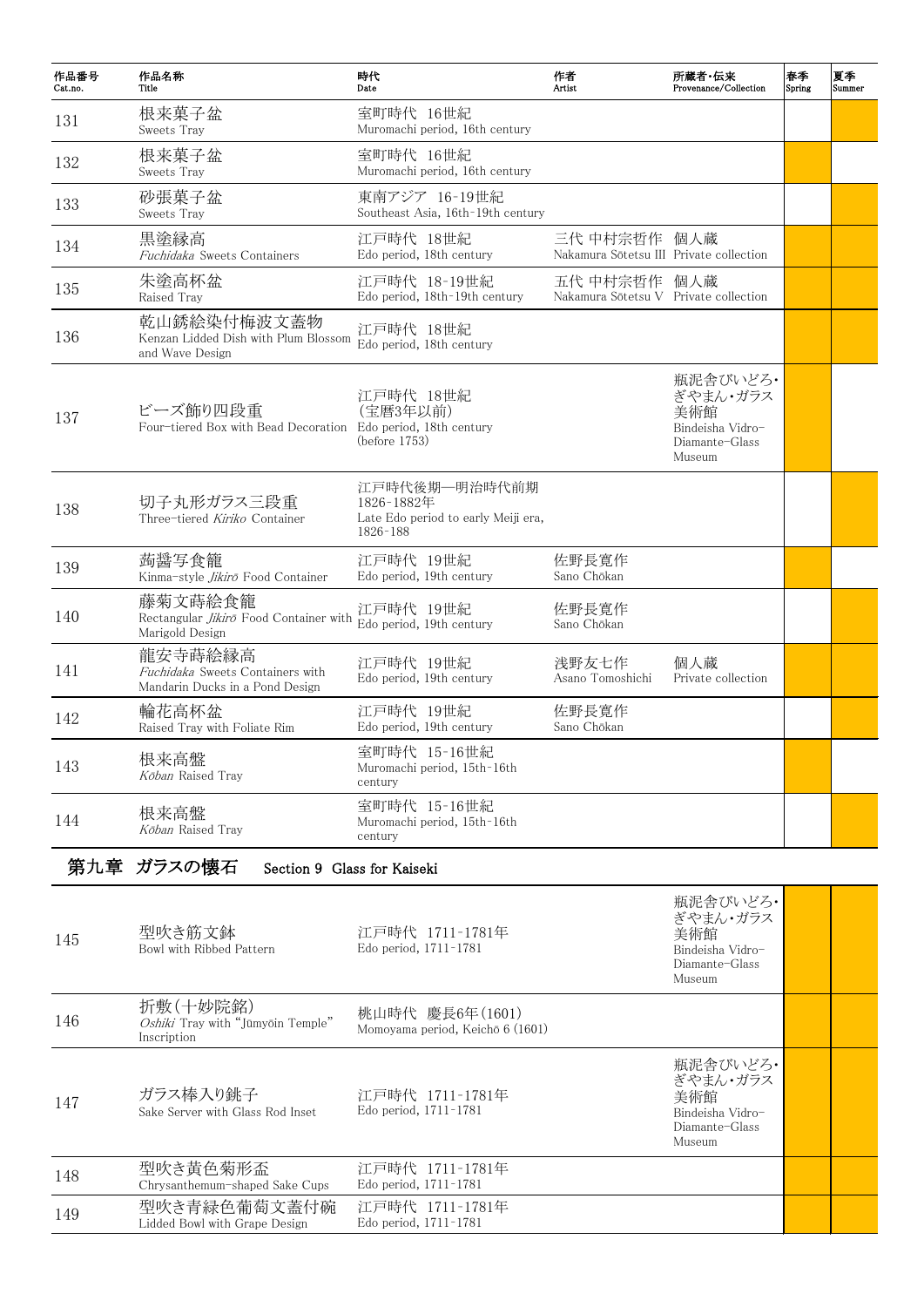159 **薩摩切子銅紅被せ十字文碗**<br>Satsuma Kiriko Bowl with Cross Design 江戸時代 1846–1863年 Edo period, 1846–1863

| 作品番号<br>Cat.no. | 作品名称<br>Title                                                                 | 時代<br>Date                                                               | 作者<br>Artist | 所蔵者·伝来<br>Provenance/Collection                                             | 春季<br>Spring | 夏季<br>Summer |
|-----------------|-------------------------------------------------------------------------------|--------------------------------------------------------------------------|--------------|-----------------------------------------------------------------------------|--------------|--------------|
| 150             | 型吹き乳青色葡萄文蓋付碗<br>Lidded Bowl with Grape Design                                 | 江戸時代 1711-1781年<br>Edo period, 1711-1781                                 |              | 瓶泥舎びいどろ·<br>ぎやまん・ガラス<br>美術館<br>Bindeisha Vidro-<br>Diamante-Glass<br>Museum |              |              |
| 151             | 型吹き紫色葡萄文蓋付碗<br>Lidded Bowl with Grape Design                                  | 江戸時代 1711-1781年<br>Edo period, 1711-1781                                 |              | 瓶泥舎びいどろ・<br>ぎやまん・ガラス<br>美術館<br>Bindeisha Vidro-<br>Diamante-Glass<br>Museum |              |              |
| 152             | 切子角形ガラス三段重<br>Three-tiered Kiriko Container                                   | 江戸時代一明治時代初期<br>1844-1887年<br>Edo period to early Meiji era,<br>1844-1887 |              |                                                                             |              |              |
| 153             | 練上手徳利<br>Marbled Glass Sake Flask                                             | 江戸時代 1772-1844年<br>Edo period, 1772-1844                                 |              |                                                                             |              |              |
| 154             | ギヤマン彫り 松に鶴文台付杯<br>Footed Cup with Engraved Design of<br>Pine and Crane        | 江戸時代 1772-1844年<br>Edo period, 1772-1844                                 |              |                                                                             |              |              |
| 155             | ギヤマン彫り 城郭に帆船文<br>台付杯<br>Footed Cup with Engraved Design of<br>Castle and Boat | 江戸時代 1772-1844年<br>Edo period, 1772-1844                                 |              | 瓶泥舎びいどろ・<br>ぎやまん・ガラス<br>美術館<br>Bindeisha Vidro-<br>Diamante-Glass<br>Museum |              |              |
| 156             | ギヤマン彫り 山水文台付杯<br>Footed Cup with Engraved Design of<br>Landscape              | 江戸時代 1772-1844年<br>Edo period, 1772-1844                                 |              |                                                                             |              |              |
| 157             | 絵替漆絵膳<br>Round Tray with Water Plant Design                                   | 江戸時代 18世紀<br>Edo period, 18th century                                    |              |                                                                             |              |              |
| 158             | 型吹き青緑色葡萄文鉢<br>Bowl with Grape Design                                          | 江戸時代 1711-1781年<br>Edo period, 1711-1781                                 |              | 瓶泥舎びいどろ・<br>ぎやまん・ガラス<br>美術館<br>Bindeisha Vidro-<br>Diamante-Glass<br>Museum |              |              |
|                 |                                                                               |                                                                          |              | 瓶泥舎びいどろ・                                                                    |              |              |

ぎやまん・ガラス 美術館 Bindeisha Vidro-Diamante-Glass Museum

| 160    | 切子紫色蓋茶碗<br>Kiriko Lidded Bowls                              | 江戸時代一明治時代前期<br>1844-1887年<br>Edo period to early Meiji era,<br>1844-1887         |  |
|--------|-------------------------------------------------------------|----------------------------------------------------------------------------------|--|
| 161    | ガラス棒入り菓子簞笥<br>Sweets Container with Glass Rod<br>Decoration | 江戸時代後期―明治時代前<br>期 1826-1882年<br>Late Edo period to early Meiji era,<br>1826-1882 |  |
| 第十章 後座 | Section 10 <i>Goza</i> : After the Kaiseki                  |                                                                                  |  |
| 162    | 信楽一重口水指<br>Shigaraki Mizusashi Fresh Water Jar              | 桃山時代 16世紀<br>Momoyama period, 16th century                                       |  |
| 163    | 唐物脇坂手丸壺茶入 銘 翁<br>Wakisakade Tea Container, named            | 中国・南宋時代 12-13世紀<br>China, Southern Song dynasty,                                 |  |

"Okina"

12th–13th century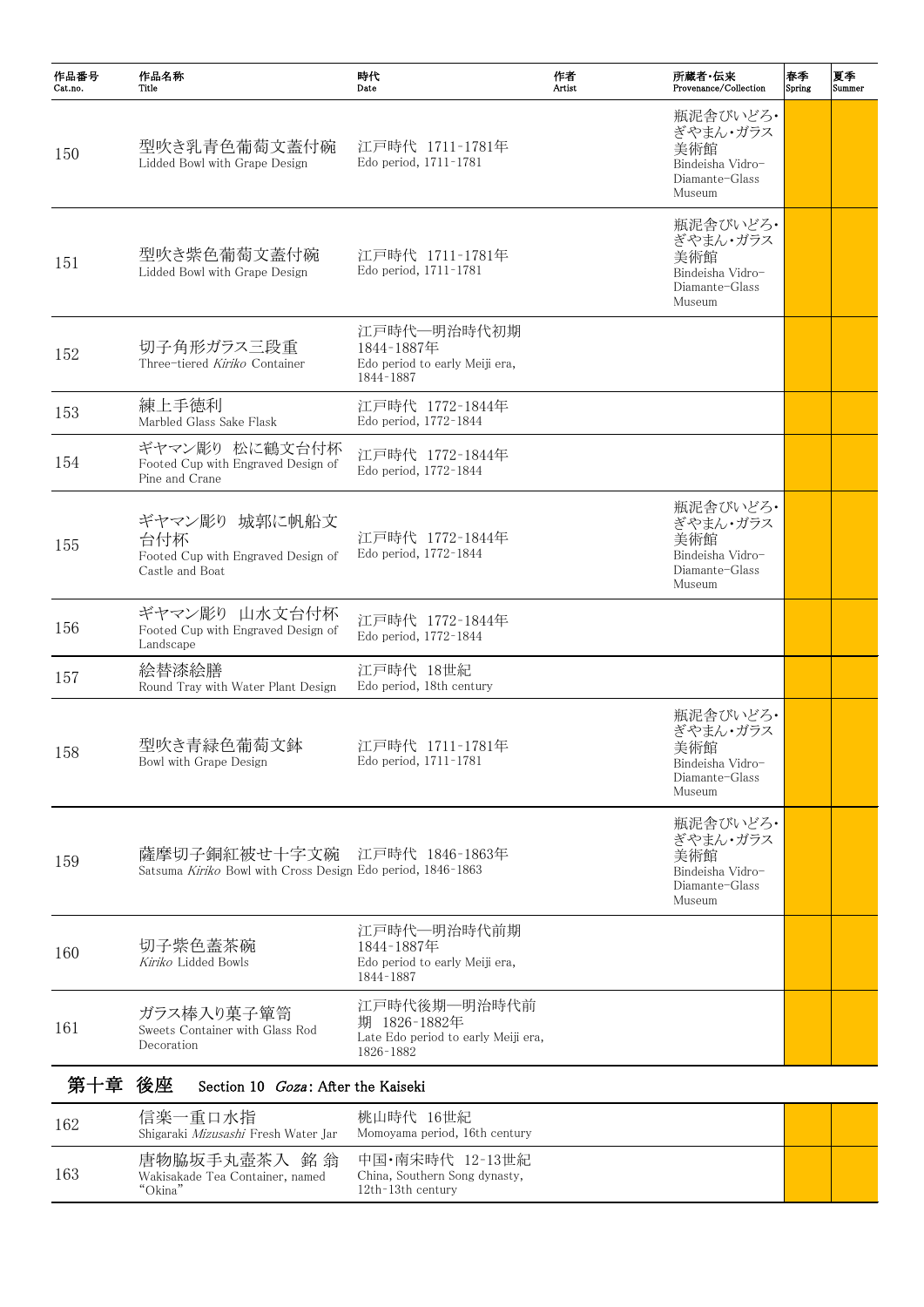| 作品番号<br>Cat.no. | 作品名称<br>Title                                                                                                               | 時代<br>Date                                              | 作者<br>Artist             | 所蔵者·伝来<br>Provenance/Collection                                                                                                         | 春季<br>Spring | 夏季<br>Summer |
|-----------------|-----------------------------------------------------------------------------------------------------------------------------|---------------------------------------------------------|--------------------------|-----------------------------------------------------------------------------------------------------------------------------------------|--------------|--------------|
| 164             | 大井戸茶碗 銘 小一文字<br>追銘 大一文字<br>Ō-Ido Teabowl, named "Ko-ichimonji"<br>and "Ō-ichimonji"                                         | 朝鮮王朝時代 16世紀<br>Korea, Joseon dynasty, 16th<br>century   |                          | 小西家伝来<br>益田鈍翁、<br>松永耳庵旧蔵<br>Handed down in<br>Konishi family,<br>Formerly in the<br>collection of<br>Masuda Don'o and<br>Matsunaga Jian |              |              |
| 165             | 茶杓 銘 無事ヽヽ<br>Tea Scoop, named "Buji Buji"                                                                                   | 江戸時代 元和3年(1617)<br>Edo period, Gen'na 3 (1617)          | 沢庵宗彭作<br>Takuan Sōhō     |                                                                                                                                         |              |              |
| 166             | 絵唐津水指 銘 十字むしもち 桃山一江戸時代 17世紀<br>E-Karatsu Mizusashi Fresh Water Jar, Momoyama to Edo period, 17th<br>named "Jūji Mushimochi" | century                                                 |                          |                                                                                                                                         |              |              |
| 167             | 瀬戸大津手茶入 銘長橋<br>Seto Ōtsude Tea Container, named<br>"Nagahashi"                                                              | 江戸時代 17世紀<br>Edo period, 17th century                   |                          |                                                                                                                                         |              |              |
| 168             | 赤楽茶碗<br>Red Raku Teabowl                                                                                                    | 江戸時代 17世紀<br>Edo period, 17th century                   | 本阿弥光悦作<br>Hon'ami Kōetsu |                                                                                                                                         |              |              |
| 169             | 茶杓 銘 修学院<br>Tea Scoop, named "Shugakuin"                                                                                    | 江戸時代 17世紀<br>Edo period, 17th century                   | 千宗旦作<br>Sen no Sōtan     | 雲州松平家伝来<br>Handed down in<br>Unshu Matsudaira<br>family                                                                                 |              |              |
| 170             | 仁清流釉輪花水指<br>Ninsei Mizusashi Fresh Water Jar with<br>Flowing Glaze and Foliate Rim                                          | 江戸時代 17世紀<br>Edo period, 17th century                   |                          |                                                                                                                                         |              |              |
| 171             | 枝垂桜柳蒔絵中棗<br>Chūnatsume Tea Container with<br>Weeping Cherry Tree and Willow<br>Design                                       | 江戸時代 17世紀<br>Edo period, 17th century                   |                          |                                                                                                                                         |              |              |
| 172             | 一閑張茶器<br>Tea Container                                                                                                      | 江戸時代 17世紀<br>Edo period, 17th century                   | 初代 飛来一閑作<br>Hiki Ikkan   |                                                                                                                                         |              |              |
| 173             | 乾山色絵松図茶碗<br>Kenzan Teabowl with Pine Tree Design Edo period, 18th century                                                   | 江戸時代 18世紀                                               |                          |                                                                                                                                         |              |              |
| 174             | 茶杓 銘 真長者<br>Tea Scoop, named "Ma chōja"                                                                                     | 江戸時代 17世紀<br>Edo period, 17th century                   | 藤村庸軒作<br>Fujimura Yōken  | 雲州松平家伝来<br>Handed down in<br>Unshu Matsudaira<br>family                                                                                 |              |              |
| 175             | 絵唐津四方香合<br>Square E-Karatsu Incense Container                                                                               | 桃山―江戸時代 17世紀<br>Momoyama to Edo period, 17th<br>century |                          |                                                                                                                                         |              |              |

| 牡丹唐草文鎌倉彫香合<br>室町時代 15-16世紀<br>176<br>Muromachi period, 15th-16th<br>Incense Container with Peony and<br><i>Karakusa</i> Vining Design<br>century |  |
|--------------------------------------------------------------------------------------------------------------------------------------------------|--|
|--------------------------------------------------------------------------------------------------------------------------------------------------|--|

| 参考出品1<br>Special Entry 1 | 竹梅鶯図<br>A Bush Warbler on the Plum Tree and<br>Bamboo | 江戸時代 18世紀<br>Edo period, 18th century                  | 尾形光琳筆<br>Ogata Kōrin                      |  |
|--------------------------|-------------------------------------------------------|--------------------------------------------------------|-------------------------------------------|--|
| 参考出品2<br>Special Entry 2 | 花盛<br>Waka Verse: Hanazakari<br>(In Full Bloom)       | 室町時代 15-16世紀<br>Muromachi period, 15th-16th<br>century | 宗祇筆<br>Sōgi                               |  |
| 参考出品3<br>Special Entry 3 | 嵯峨桜花図<br>Cherry Blossoms in Saga                      | 江戸時代 18世紀<br>Edo period, 18th century                  | 与謝蕪村筆<br>Yosa Buson                       |  |
| 参考出品4<br>Special Entry 4 | 滝山水図<br>Waterfall Landscape                           | 室町時代 15-16世紀<br>Muromachi period, 15th-16th<br>century | 伝 狩野元信筆<br>Attributed to Kanō<br>Motonobu |  |
| 参考出品5<br>Special Entry 5 | 魚藍観音図<br>Gyoran Kannon                                | 江戸時代 19世紀<br>Edo period, 19th century                  | 和田呉山筆<br>Wada Gozan                       |  |
| 参考出品6<br>Special Entry 6 | 京名所図屏風<br>Famous Places in Kyoto                      | 江戸時代 寛政元年(1789)<br>Edo period, Kansei 1 (1789)         | 円山応挙筆<br>Maruyama Ōkyo                    |  |
| 参考出品7<br>Special Entry 7 | 竜宮図<br>Sea God's Palace                               | 江戸時代 18世紀<br>Edo period, 18th century                  | 池大雅筆<br>Ike no Taiga                      |  |